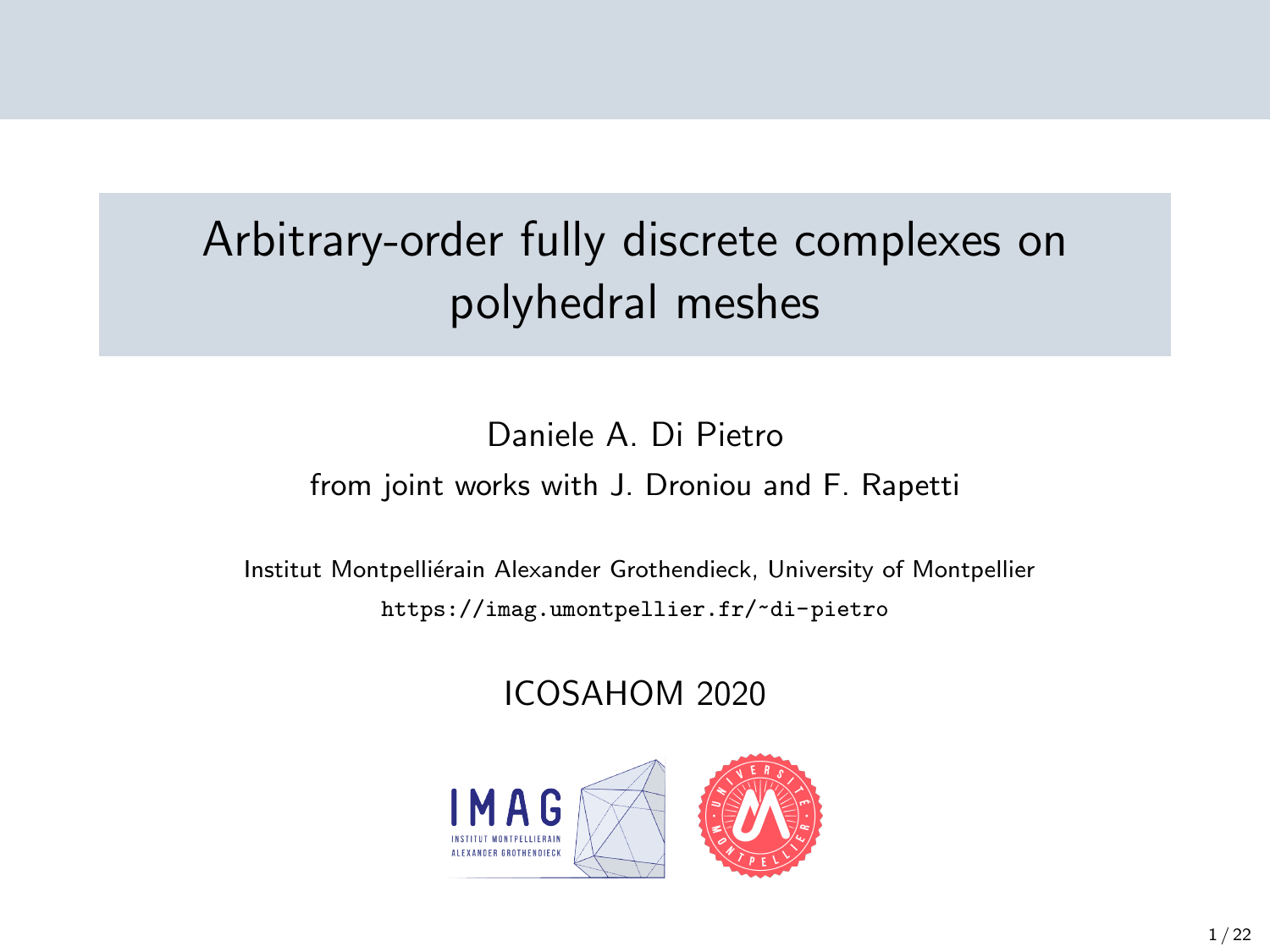#### The magnetostatics problem

- Let  $\Omega \subset \mathbb{R}^3$  be an open connected polyhedron and  $f \in {\rm curl}\, H({\rm curl};\Omega)$
- We consider the problem: Find  $(\sigma, u) \in H(\text{curl}; \Omega) \times H(\text{div}; \Omega)$  s.t.

$$
\int_{\Omega} \sigma \cdot \tau - \int_{\Omega} u \cdot \operatorname{curl} \tau = 0 \qquad \forall \tau \in H(\operatorname{curl}; \Omega),
$$

$$
\int_{\Omega} \operatorname{curl} \sigma \cdot v + \int_{\Omega} \operatorname{div} u \operatorname{div} v = \int_{\Omega} f \cdot v \quad \forall v \in H(\operatorname{div}; \Omega)
$$

Well-posedness hinges on properties of the de Rham complex

$$
\mathbb{R} \xrightarrow{i_{\Omega}} H^{1}(\Omega) \xrightarrow{\text{grad}} H(\text{curl};\Omega) \xrightarrow{\text{curl}} H(\text{div};\Omega) \xrightarrow{\text{div}} L^{2}(\Omega) \xrightarrow{0} \{0\}
$$

**Specifically, we need the following exactness properties:** 

Im curl = Ker div if 
$$
b_2 = 0
$$
, Im div =  $L^2(\Omega)$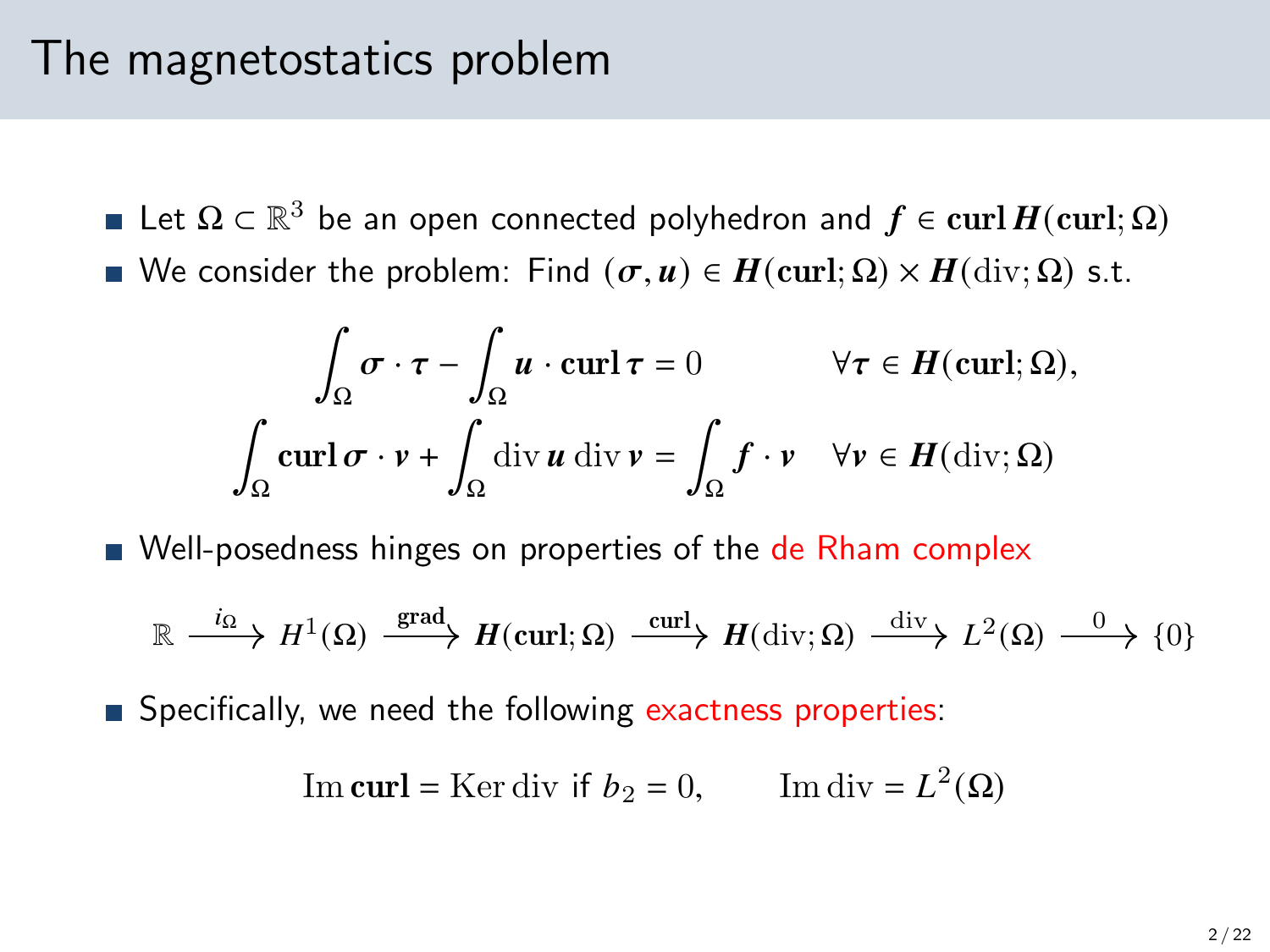### Some approximations of the de Rham complex

Classical Finite Element methods on standard meshes

- Mixed Finite Elements [\[Raviart and Thomas, 1977,](#page-21-0) Nédélec, 1980]
- Whitney forms [\[Bossavit, 1988\]](#page-20-0)
- Finite Element Exterior Calculus [\[Arnold, 2018\]](#page-20-1)
- $\blacksquare$ . . . .
- **Low-order polyhedral methods:** 
	- **Mimetic Finite Differences [Brezzi, Lipnikov, Shashkov, 2005]**
	- Discrete Geometric Approach [Codecasa, Specogna, Trevisan, 2009]
	- Gompatible Discrete Operators [\[Bonelle and Ern, 2014\]](#page-20-2)
- Arbitrary-order polyhedral methods:
	- VEM [Beirão da Veiga, Brezzi, Dassi, Marini, Russo, 2016-2018]
	- Discrete de Rham (DDR) methods
- References for this presentation:
	- Precursor works on DDR [\[DP et al., 2020,](#page-21-2) [DP and Droniou, 2021b\]](#page-20-3)
	- **DDR** complexes with Koszul complements [DP and Droniou, 2021]
	- Bridges DDR-VEM [Beirão da Veiga, Dassi, DP, Droniou, 2021]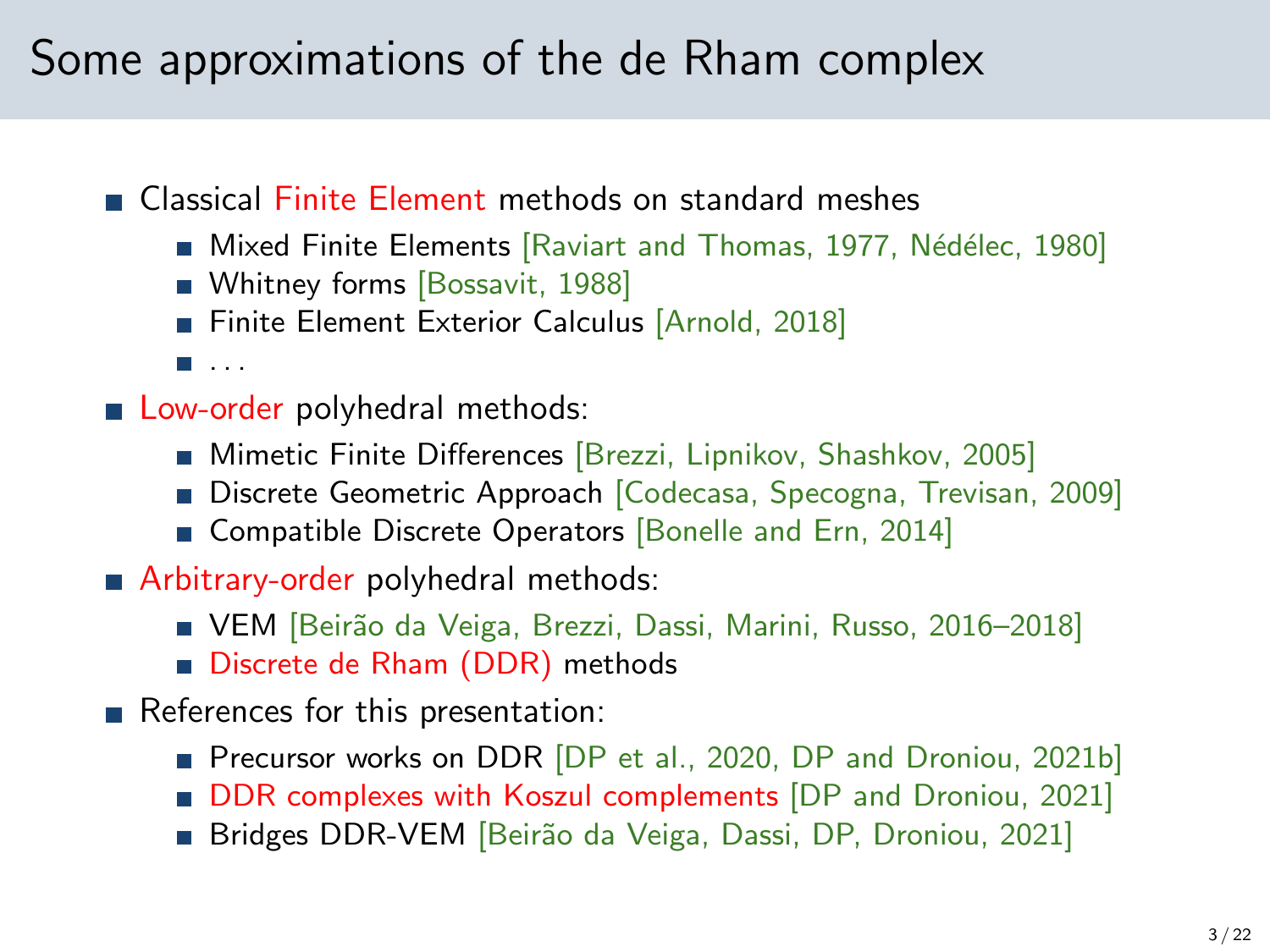### The discrete de Rham (DDR) approach I



Figure: Examples of polytopal meshes supported by the DDR approach **Key idea:** replace both spaces and operators by discrete counterparts

$$
\mathbb{R} \xrightarrow{I_{\text{grad},h}^k} \underline{X}_{\text{grad},h}^k \xrightarrow{\underline{G}_h^k} \underline{X}_{\text{curl},h}^k \xrightarrow{\underline{C}_h^k} \underline{X}_{\text{div},h}^k \xrightarrow{D_h^k} \mathcal{P}^k(\mathcal{T}_h) \xrightarrow{0} \{0\}
$$

■ Support of general polyhedral meshes and high-order

Exactness proved at the discrete level (directly usable for stability)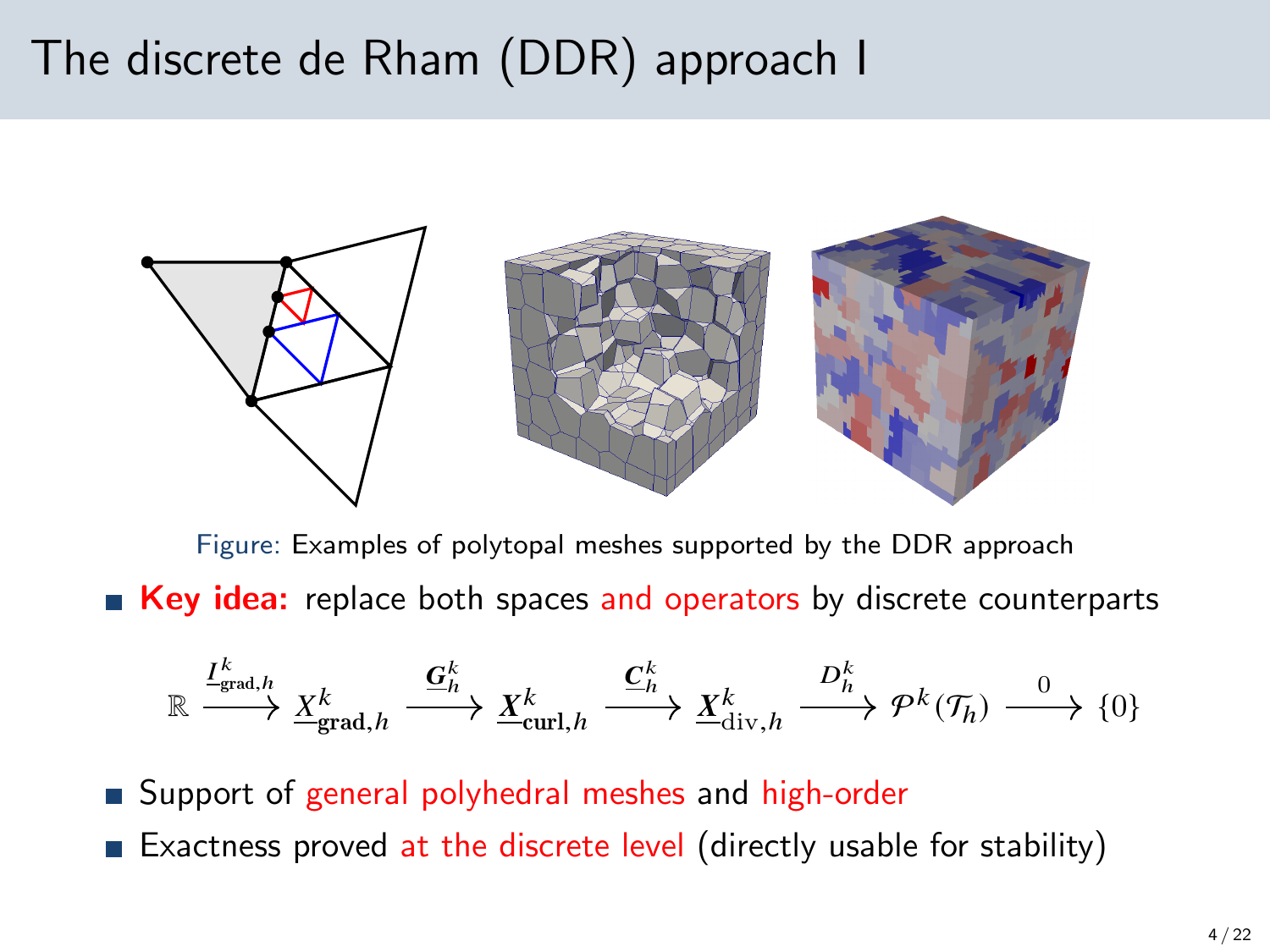### The discrete de Rham (DDR) approach II



- The fully discrete spaces are spanned by vectors of polynomials
- **Polynomial components attached to geometric objects** 
	- $\blacksquare$  emulate the continuity properties of the corresponding space
	- enable the reconstruction of vector calculus operators and potentials
- The key ingredient is the Stokes formula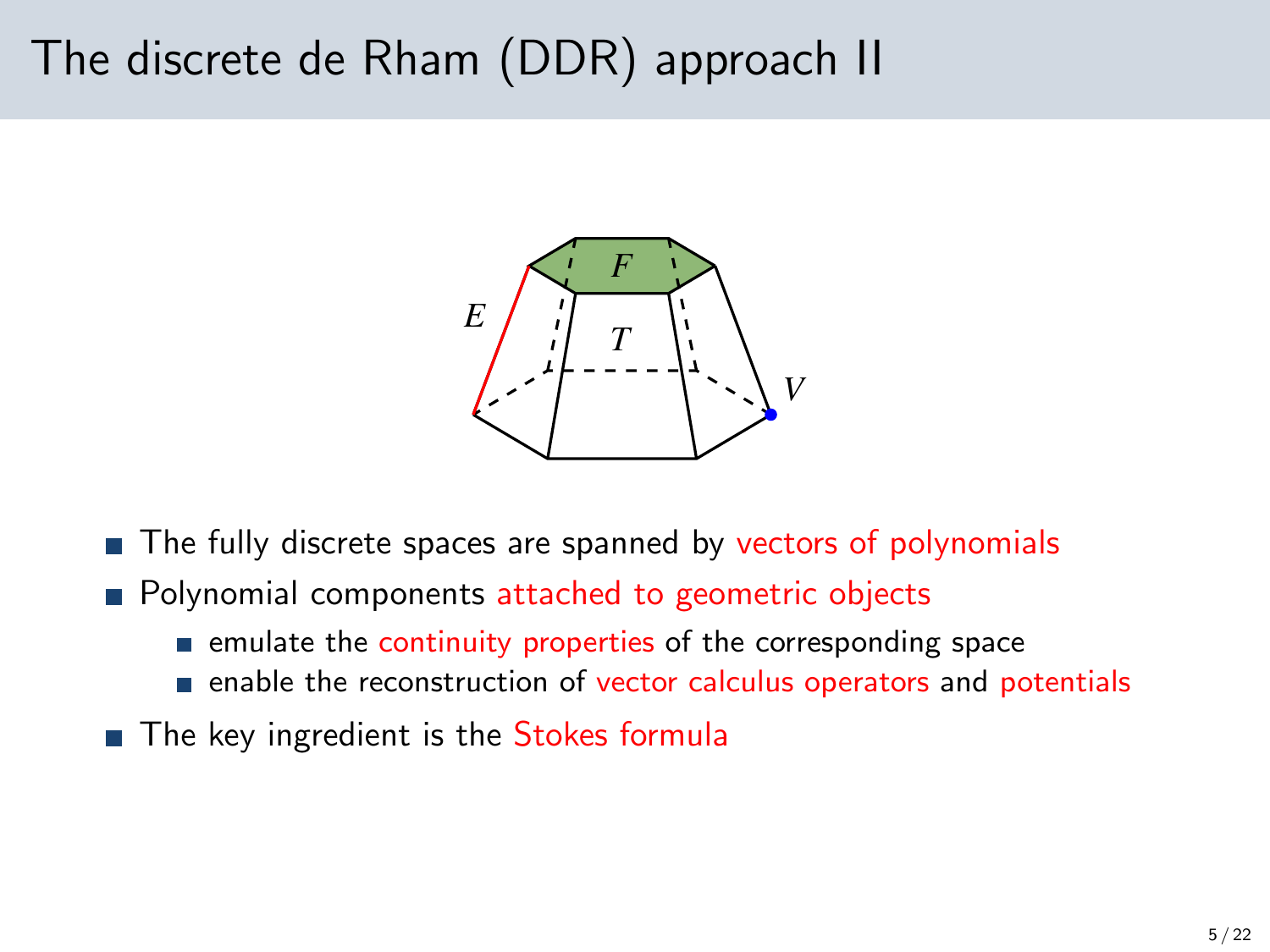Let F be a mesh face and set, for smooth  $q : F \to \mathbb{R}$  and  $v : F \to \mathbb{R}^2$ ,

$$
\mathbf{rot}_F q \coloneqq \varrho_{-\pi/2}(\mathbf{grad}_F q) \qquad \text{rot}_F \, \mathbf{v} \coloneqq \mathrm{div}_F (\varrho_{-\pi/2} \mathbf{v})
$$

We derive a discrete counterpart of the two-dimensional local complex:

$$
\mathbb{R} \xrightarrow{i_F} H^1(F) \xrightarrow{\text{grad}_F} H(\text{rot}; F) \xrightarrow{\text{rot}_F} L^2(F) \xrightarrow{0} \{0\}
$$

We will need the following decomposition of  $\mathcal{P}^k(F)^2$ :

$$
\mathcal{P}^k(F)^2 = \underbrace{\text{rot}_F \, \mathcal{P}^{k+1}(F)}_{\mathcal{R}^k(F)} \oplus \underbrace{(\mathbf{x} - \mathbf{x}_F) \mathcal{P}^{k-1}(F)}_{\mathcal{R}^{c,k}(F)}
$$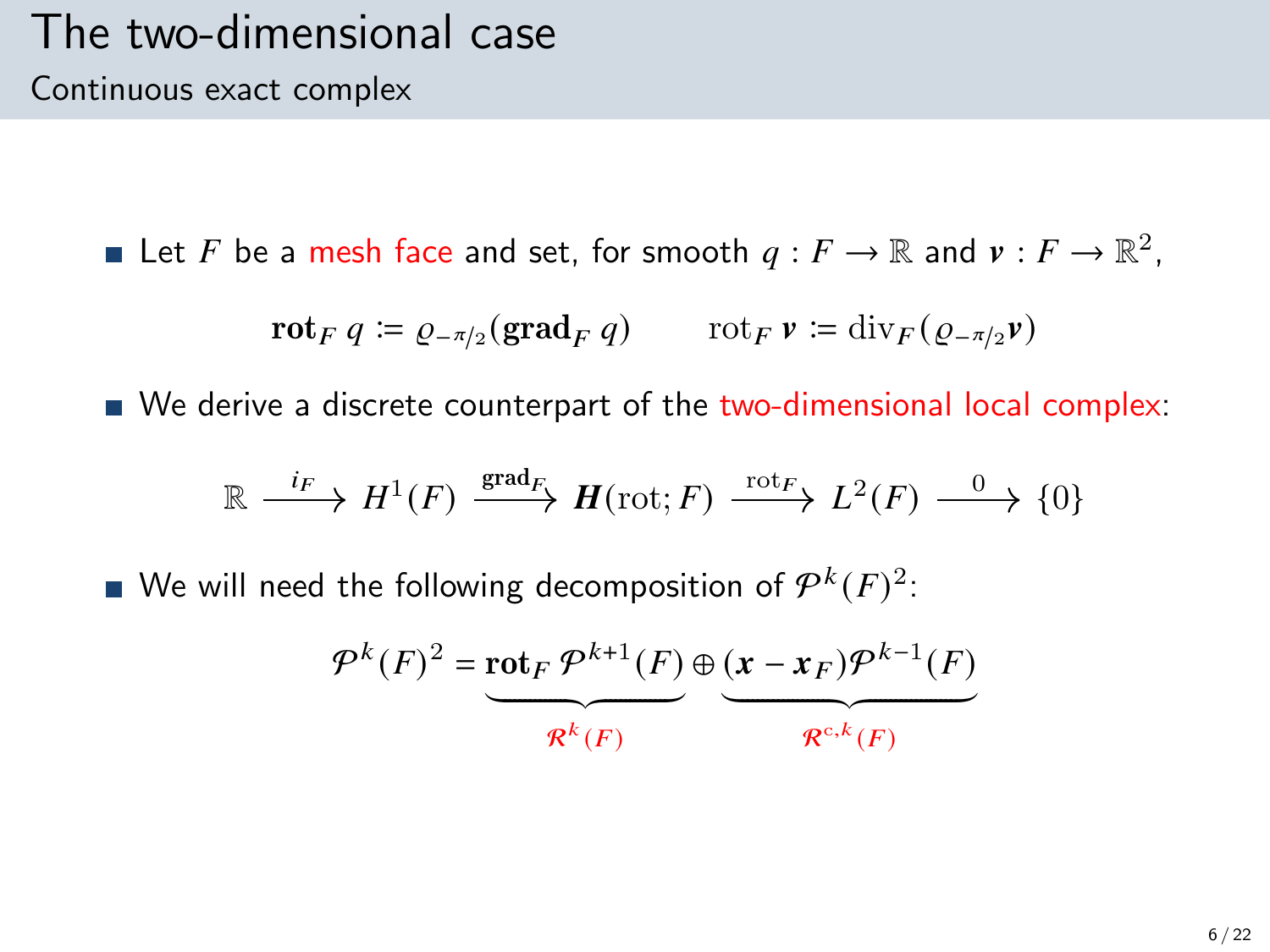# The two-dimensional case

A key remark

Let  $q \in \mathcal{P}^{k+1}(F)$ . For any  $v \in \mathcal{P}^k(F)^2$ , we have ∫  $\int\limits_F\, \mathrm{grad}_F\ q\cdot v = -\, \int\,$  $\int_F q \, \text{div}_F v$  $\widetilde{\epsilon^{p^{k-1}}(F)}$ + Õ  $E\overline{\epsilon}\overline{\mathcal{E}}_F$  $\omega_{FE}\int_E q_{|\partial F}(\mathbf{v}\cdot\mathbf{n}_{FE})$  $=-$  /  $\int_{F} \pi \frac{k-1}{\varphi} q \, \mathrm{div}_F \, \nu + \sum_{F \subset S}$  $E \overline{\epsilon} \overline{\mathcal{E}}_F$  $\omega_{FE} \int_E q_{|\partial F} (v \cdot n_{FE})$ 

with  $\pi^{k-1}_{\mathcal{P},F}$   $L^2$ -orthogonal projector on  $\mathcal{P}^{k-1}(F)$ Hence,  $\operatorname{grad}_F q$  can be computed given  $\pi^{k-1}_{\mathcal{P},F} q$  and  $q_{|\partial F}$ 

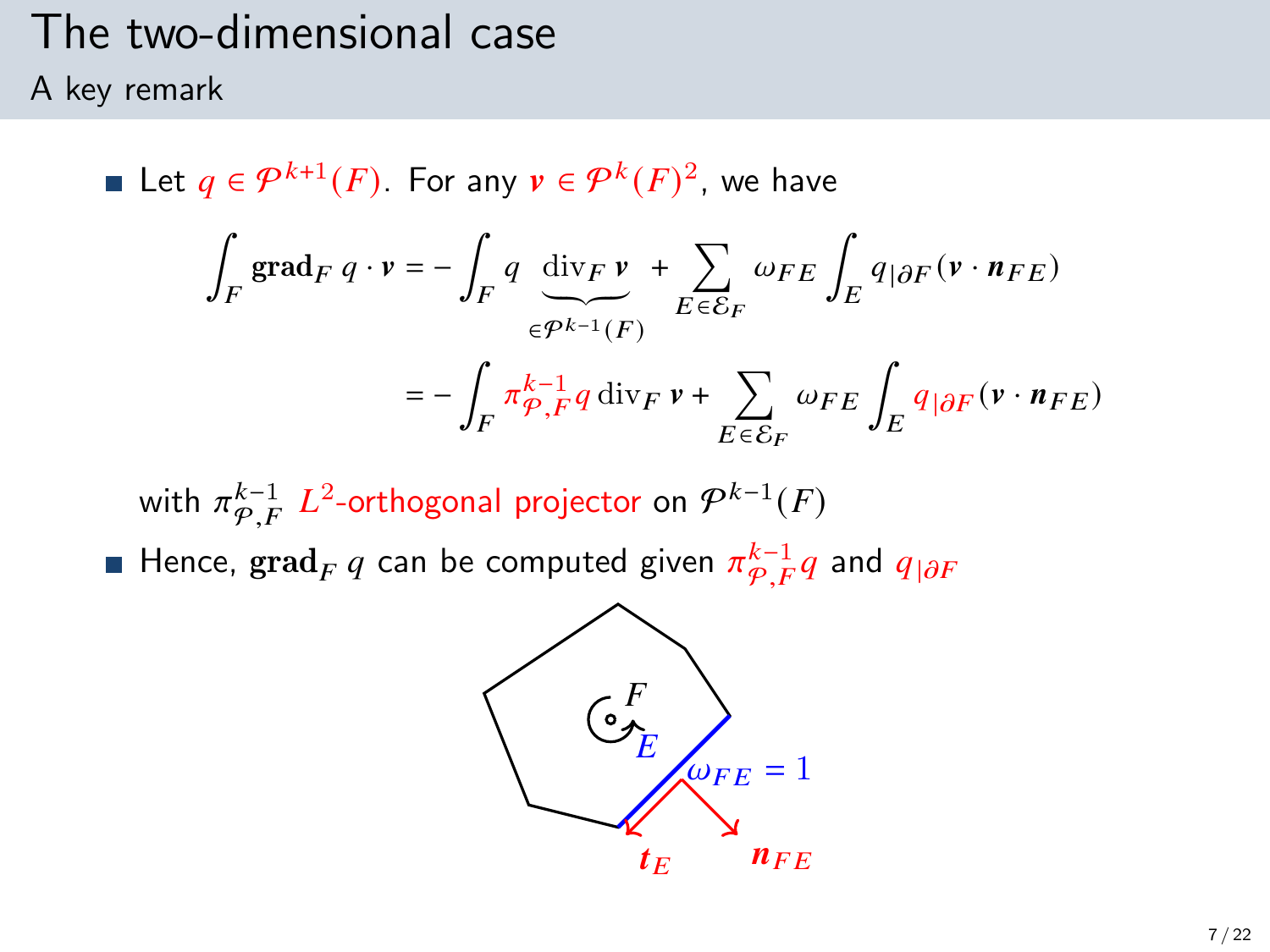#### The two-dimensional case Discrete  $H^1(F)$  space



Figure: Number of degrees of freedom for  $\underline{X}^k_{\text{grad},F}$  for  $k \in \{0,1,2\}$ 

Based on this remark, we take as discrete counterpart of  $H^1(F)$ 

$$
\underline{X}_{\text{grad},F}^k \coloneqq \left\{ \underline{q}_F = (q_F, q_{\partial F}) \, : \, q_F \in \mathcal{P}^{k-1}(F) \text{ and } q_{\partial F} \in \mathcal{P}^{k+1}_c(\mathcal{E}_F) \right\}
$$

The interpolator  $\underline{I^k_{\text{grad},F}}:C^0(\overline{F})\to \underline{X^k_{\text{grad},F}}$  is s.t.,  $\forall q\in C^0(\overline{F}),$ 

$$
\underline{I}_{\text{grad},F}^k q := (\pi_{\mathcal{P},F}^{k-1} q, q_{\partial F}) \text{ with}
$$
\n
$$
\pi_{\mathcal{P},E}^{k-1}(q_{\partial F})_{|E} = \pi_{\mathcal{P},E}^{k-1} q_{|E} \ \forall E \in \mathcal{E}_F \text{ and } q_{\partial F}(x_V) = q(x_V) \ \forall V \in \mathcal{V}_F
$$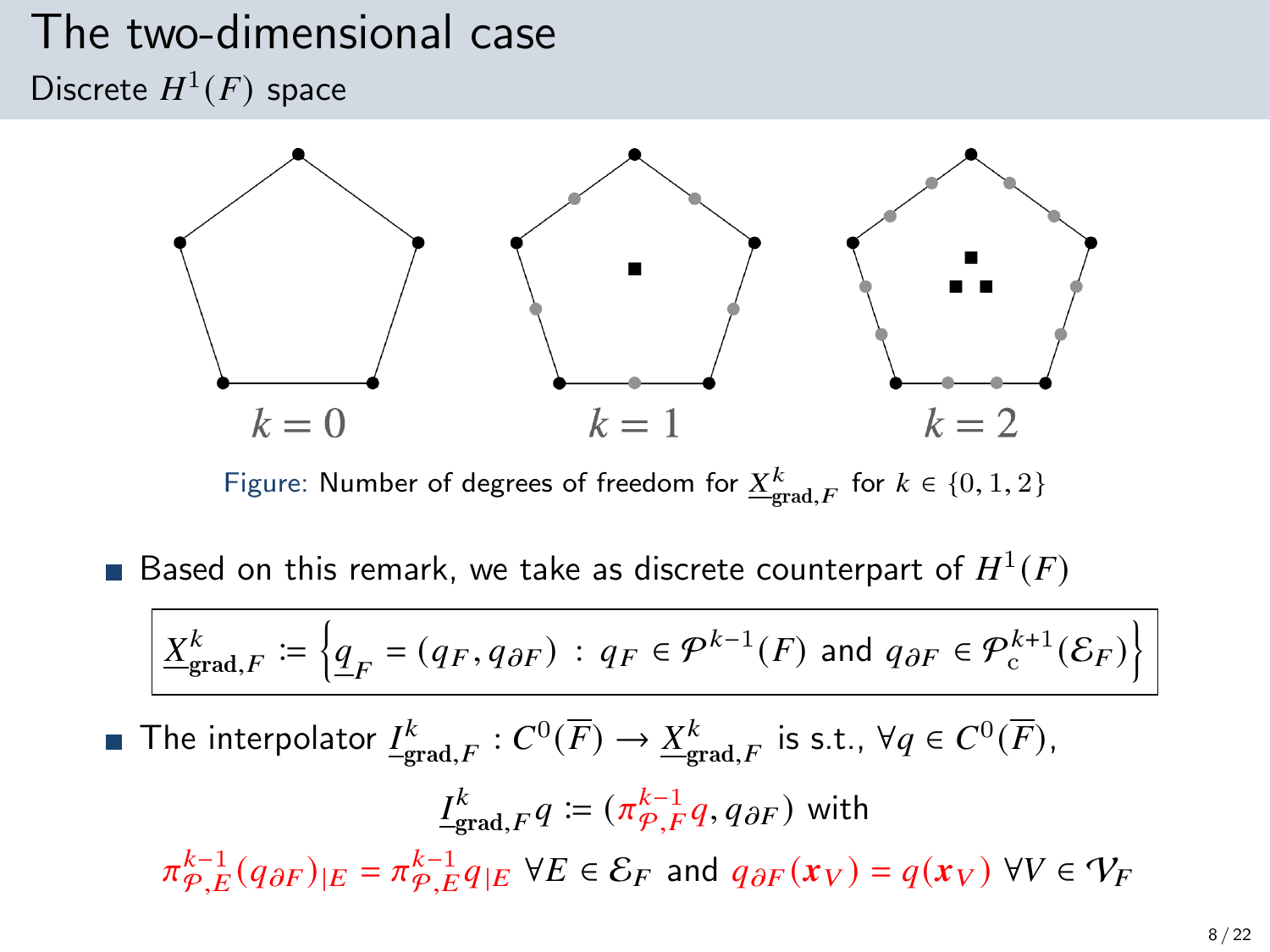## The two-dimensional case Reconstructions in  ${\underline X}^k_{\text{grad},F}$

For all  $E \in \mathcal{E}_F$ , the edge gradient  $G_E^k : \underline{X}_{\text{grad},F}^k \to \mathcal{P}^k(E)$  is s.t.

$$
G_E^k \underline{q}_F \coloneqq \left(q_{\partial F}\right)'_{|E}
$$

The full face gradient  $\mathsf{G}_{F}^k : \underline{X}_{\text{grad},F}^k \to \mathcal{P}^k(F)^2$  is s.t.,  $\forall v \in \mathcal{P}^k(F)^2$ ,

$$
\int_F \mathsf{G}^k_F \underline{q}_F \cdot v = - \int_F q_F \: \mathrm{div}_F \: v + \sum_{E \in \mathcal{E}_F} \omega_{FE} \int_E q_{\partial F} \big( v \cdot \textit{\textbf{n}}_{FE} \big)
$$

By construction, we have polynomial consistency:

$$
\mathsf{G}_{F}^{k}(\underline{I}_{\mathrm{grad},F}^{k}q)=\mathrm{grad}_{F} q \qquad \forall q \in \mathcal{P}^{k+1}(F)
$$

We reconstruct similarly a face potential (scalar trace) in  $\mathcal{P}^{k+1}(F)$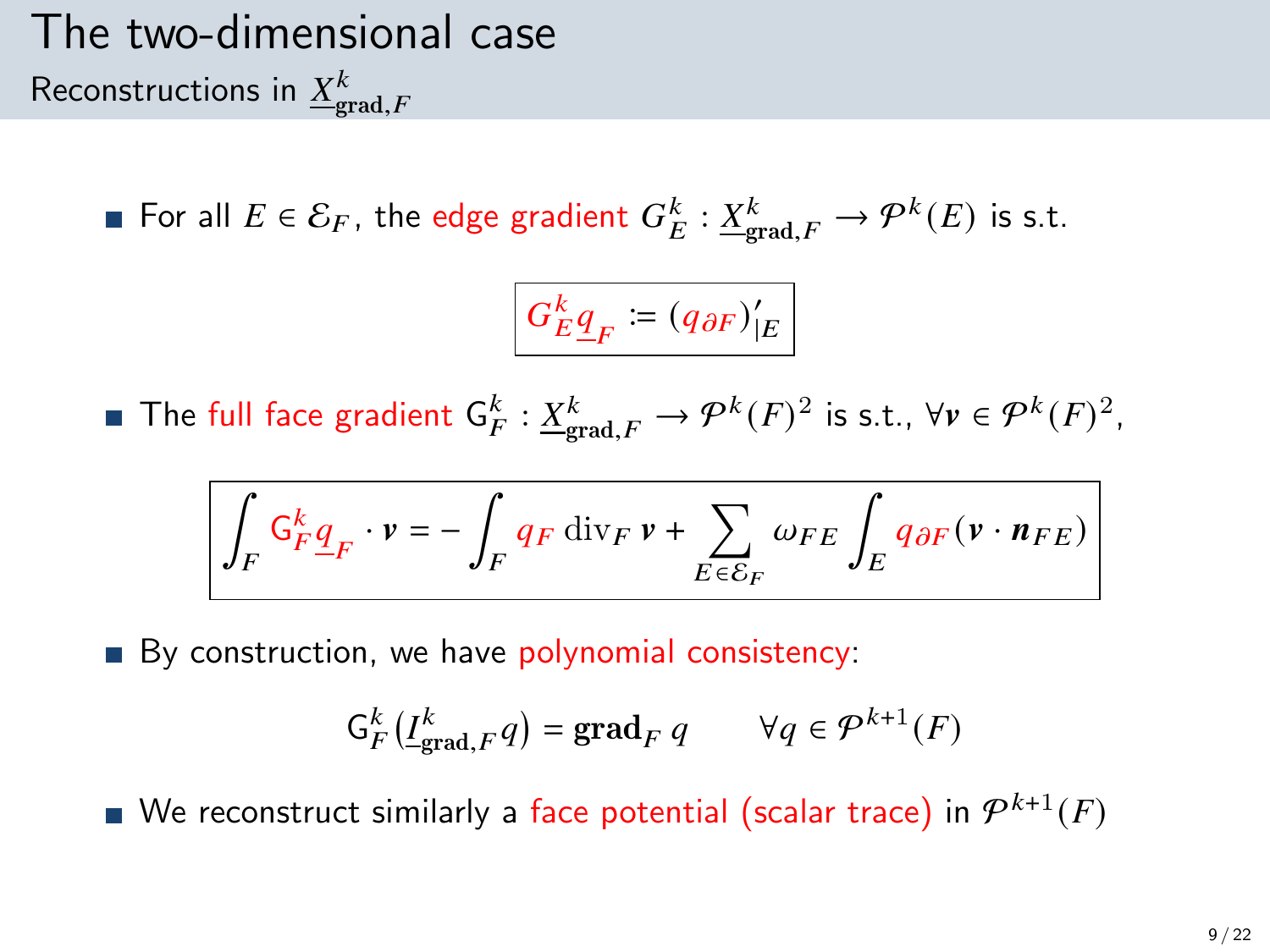## The two-dimensional case

Discrete  $H(\text{rot}; F)$  space



Figure: Number of degrees of freedom for  $\underline{X}^k_{\mathrm{curl},F}$  for  $k \in \{0,1,2\}$ 

We reason starting from:  $\forall v \in \mathcal{N}^{k+1}(F)$ ∫  $\int_{F}$ rot $_{F}$   $\mathbf{v}$   $q = \int_{F}$  $\int_F \mathbf{v} \cdot \mathbf{rot}_F q$  $\overline{a^{k-1}$  $\in \mathcal{R}^{k-1}(F)$ − Õ  $E\overline{\epsilon}\overline{\mathcal{E}}_F$  $\omega_{FE} \int_E (\mathbf{v} \cdot \mathbf{t}_E) \, d_E \left( \frac{\mathbf{q}}{E} \right) \, d_E \quad \forall q \in \mathcal{P}^k(F)$  $\widetilde{\epsilon^{pk}(E)}$ 

**This leads to the following discrete counterpart of**  $H(\text{rot}; F)$ **:** 

$$
\underline{X}_{\text{curl},F}^{k} \coloneqq \left\{ \underline{v}_{F} = (\nu_{\mathcal{R},F}, \nu_{\mathcal{R},F}^{c}, (\nu_{E})_{E \in \mathcal{E}_{F}}) : \right.
$$
\n
$$
\nu_{\mathcal{R},F} \in \mathcal{R}^{k-1}(F), \nu_{\mathcal{R},F}^{c} \in \mathcal{R}^{c,k}(F), \nu_{E} \in \mathcal{P}^{k}(E) \,\forall E \in \mathcal{E}_{F} \right\}
$$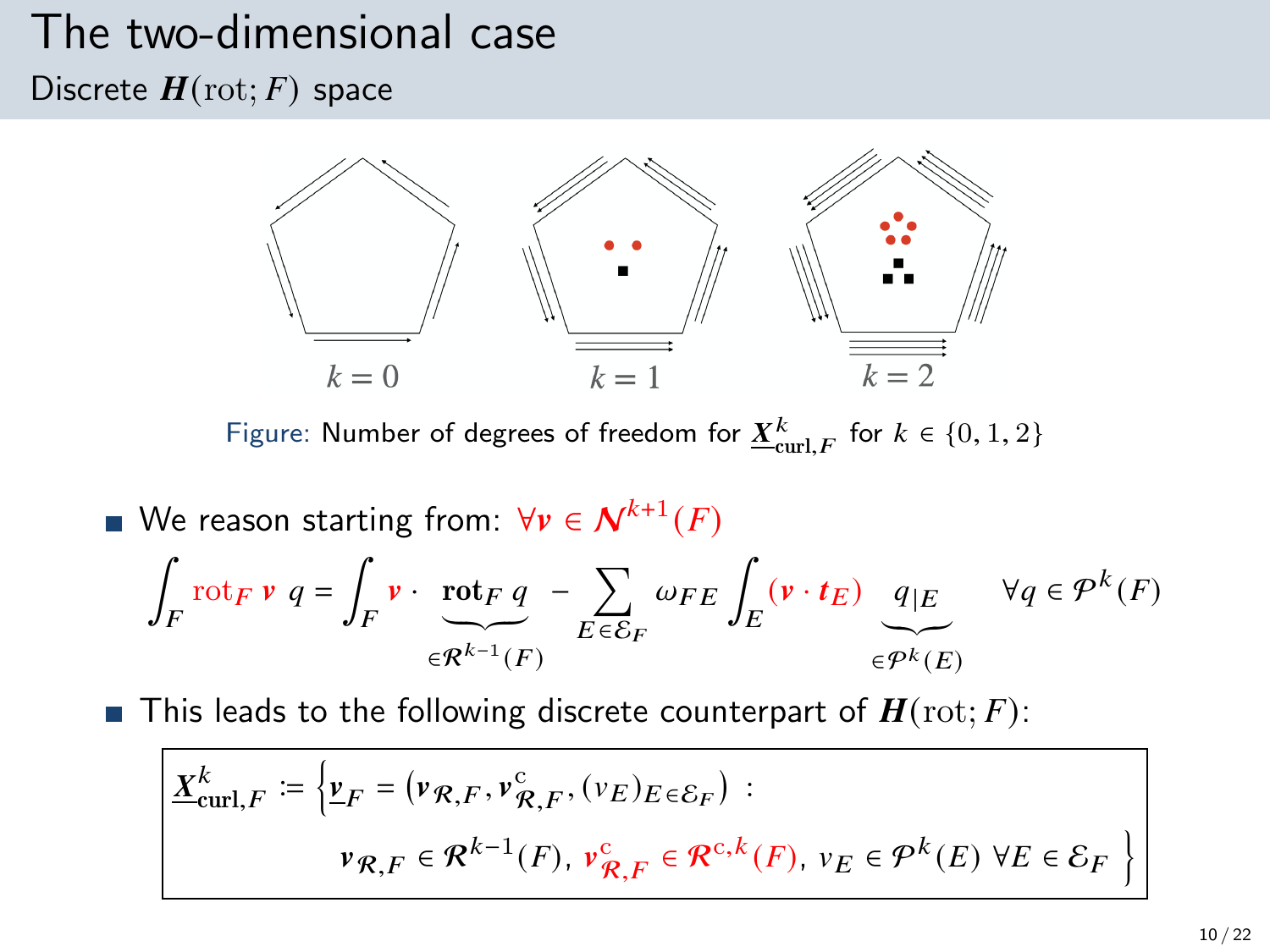## The two-dimensional case Reconstructions in  $\underline{X}^k_{\textnormal{curl},F}$

The face curl operator  $C_F^k : \underline{X}_{\text{curl},F}^k \to \mathcal{P}^k(F)$  is s.t.,

$$
\int_{F} C_{F}^{k} \underline{v}_{F} \ q = \int_{F} \nu_{\mathcal{R},F} \cdot \mathrm{rot}_{F} \ q - \sum_{E \in \mathcal{E}_{F}} \omega_{FE} \int_{E} \nu_{E} \ q \quad \forall q \in \mathcal{P}^{k}(F)
$$

Define the interpolator  $\underline{I}^k_{\text{curl},F} : H^1(F)^2 \to \underline{X}^k_{\text{curl},F}$  s.t.,  $\forall v \in H^1(F)^2$ ,

$$
\underline{I}^k_{\operatorname{curl},F}v\coloneqq\big(\pi^{{k-1}}_{\mathcal{R},F}v,\pi^{{\mathrm{c}},k}_{\mathcal{R},F}v,\big(\pi^k_{\mathcal{P},E}(v_{|E}\cdot t_E)\big)_{E\in\mathcal{E}_F}\big).
$$

 $C_F^k$  is polynomially consistent by construction:

$$
C_F^k(\underline{I}^k_{\operatorname{curl},F}\nu)=\operatorname{rot}_F\nu\qquad\forall\nu\in\textbf{\textit{N}}^{k+1}(F)
$$

We reconstruct similarly a vector potential (tangent trace) in  $\mathcal{P}^k(F)^2$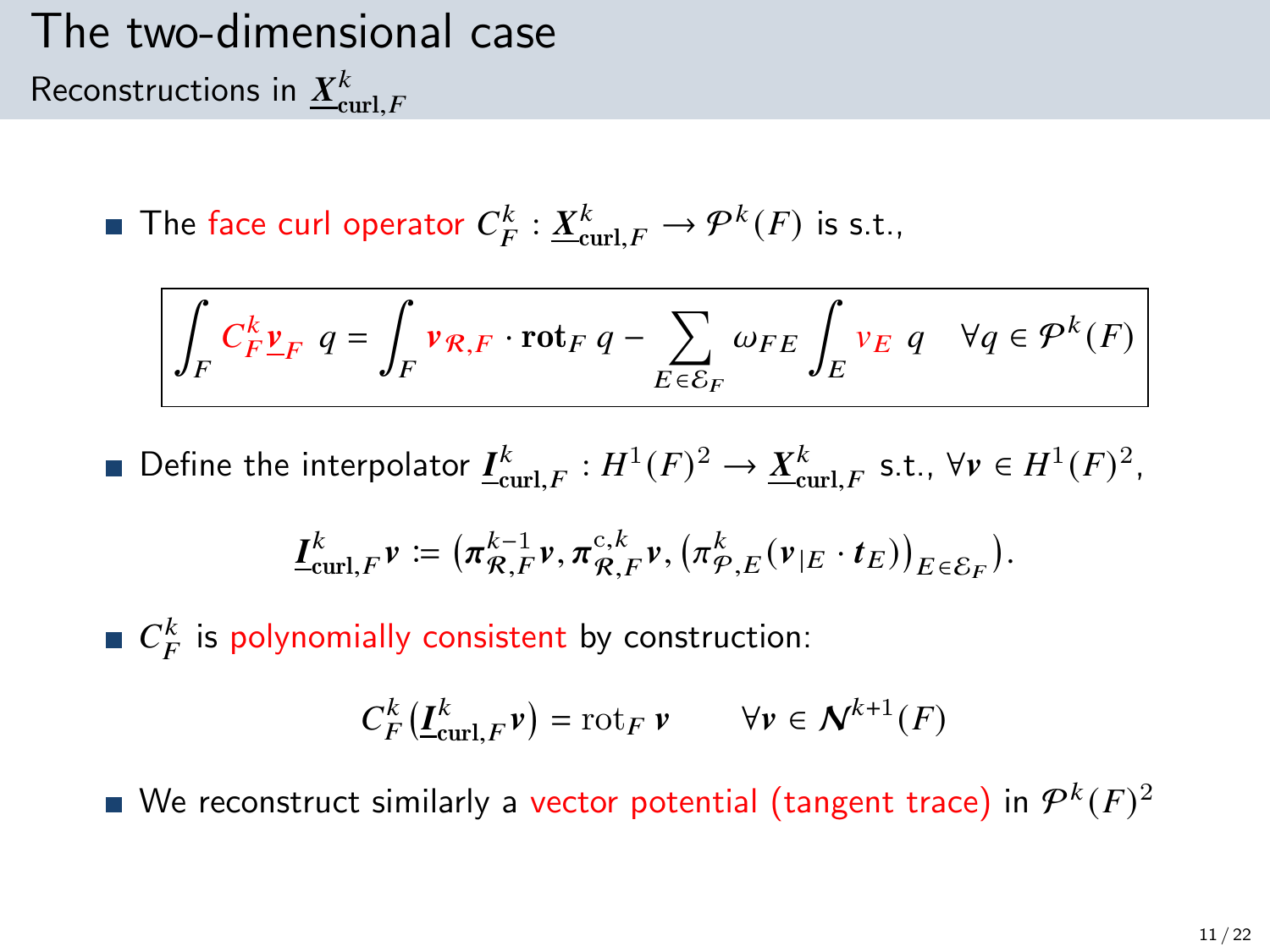Theorem (Exactness of the two-dimensional local DDR complex)

If  $F$  is simply connected, the following local complex is exact:

$$
\mathbb{R} \xrightarrow{\underline{I_{\text{grad},F}^k}} \underline{X_{\text{grad},F}^k} \xrightarrow{\underline{G_F^k}} \underline{X_{\text{curl},F}^k} \xrightarrow{C_F^k} \mathcal{P}^k(F) \xrightarrow{0} \{0\},
$$

where  $\underline{G}^k_F: \underline{X}^k_{\text{grad},F} \to \underline{X}^k_{\text{curl},F}$  is the discrete gradient s.t.,  $\forall \underline{q}_F \in \underline{X}^k_{\text{grad},F}$ ,

$$
\mathbf{\underline{G}}_F^k \underline{\underline{q}}_F \coloneqq \left( \pi_{\mathcal{R},F}^{k-1} ( \mathsf{G}_F^k \underline{\underline{q}}_F ), \pi_{\mathcal{R},F}^{c,k} ( \mathsf{G}_F^k \underline{\underline{q}}_F ), ( \mathsf{G}_E^k \underline{\underline{q}}_F )_{E \in \mathcal{E}_F} \right)
$$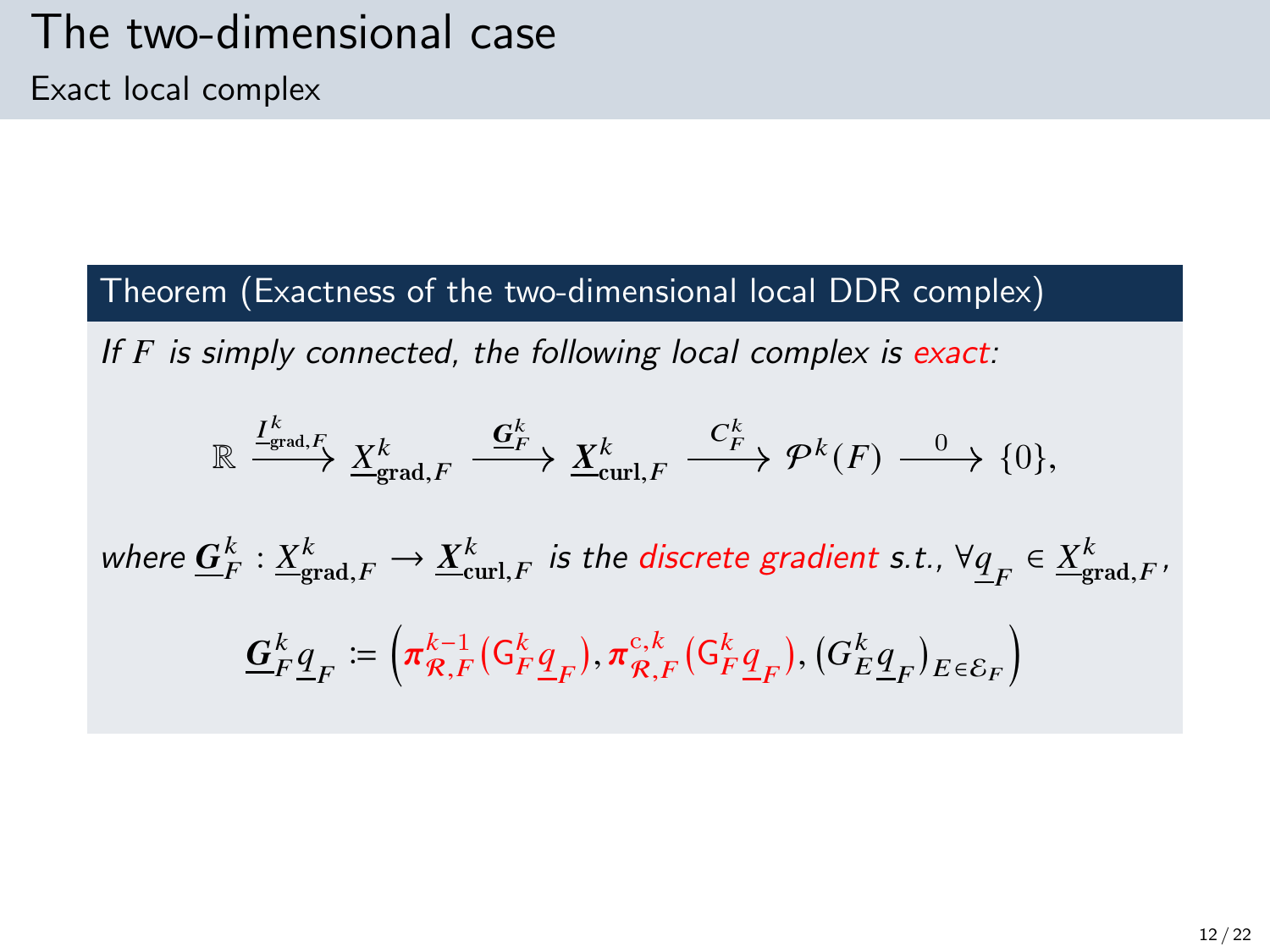### The two-dimensional case Summary

$$
\mathbb{R} \xrightarrow{I^k_{\text{grad},F}} \underline{X}^k_{\text{grad},F} \xrightarrow{\underline{G}^k_{F}} \underline{X}^k_{\text{curl},F} \xrightarrow{C^k_{F}} \mathcal{P}^k(F) \xrightarrow{0} \{0\}
$$

| Space $\mid V$ (vertex) $E$ (edge)                                                                                                                                       |                                              | $F$ (face)                                                                                         |
|--------------------------------------------------------------------------------------------------------------------------------------------------------------------------|----------------------------------------------|----------------------------------------------------------------------------------------------------|
| $\left\{ \begin{array}{l} \underline{X}^k_{\mathsf{grad},F} \ \underline{X}^k_{\mathsf{curl},F} \ \mathcal{P}^k(F) \end{array} \right\} \ \mathbb{R} = \mathcal{P}^k(V)$ | $\mathcal{P}^{k-1}(E)$<br>$\mathcal{P}^k(E)$ | $\mathcal{P}^{k-1}(F)$<br>$\mathcal{R}^{k-1}(F) \times \mathcal{R}^{c,k}(F)$<br>$\mathcal{P}^k(F)$ |

Table: Polynomial components for the two-dimensional spaces

- Interpolators = component-wise  $L^2$ -projections
- Discrete operators  $= L<sup>2</sup>$ -projections of full operator reconstructions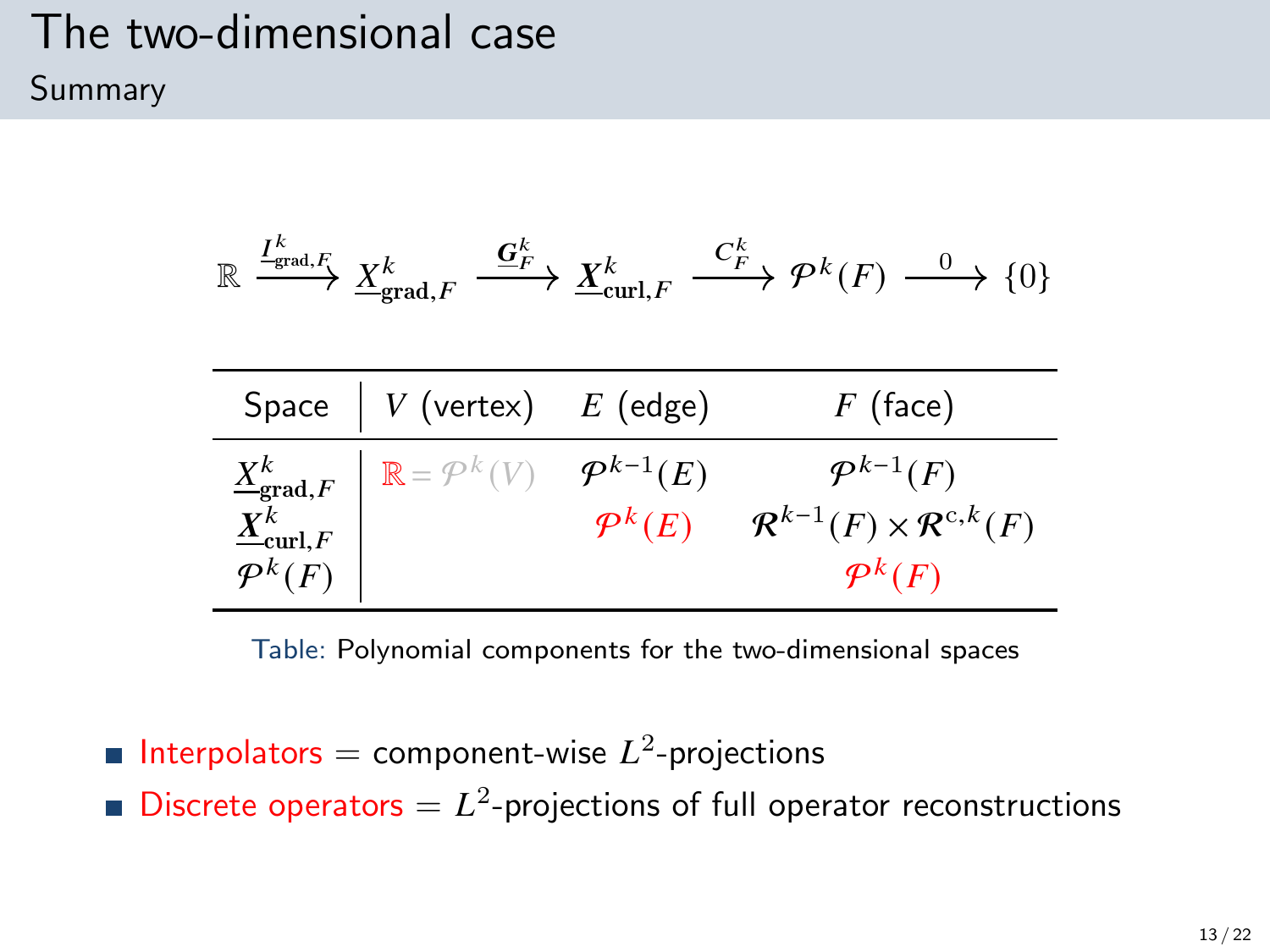#### The three-dimensional case Exact local complex

| $I_{\text{grad},T_k}^k$<br>$\mathbb{R}$                                                                                                  | $X^k$<br>$\triangleq$ grad, T | $\stackrel{\mathbf{G}^k_{T}}{\longrightarrow} \underline{X}^k_{\mathrm{curl}, T}$ | $\stackrel{\underline{\boldsymbol{C}}_T^k}{\longrightarrow} \underline{X}^k_{\mathrm{div},T}$      | $\stackrel{D_F^k}{\longrightarrow} \mathcal{P}^k(T) \stackrel{0}{\longrightarrow} \{0\}$                                                              |
|------------------------------------------------------------------------------------------------------------------------------------------|-------------------------------|-----------------------------------------------------------------------------------|----------------------------------------------------------------------------------------------------|-------------------------------------------------------------------------------------------------------------------------------------------------------|
| Space                                                                                                                                    |                               | E                                                                                 | F                                                                                                  | $T$ (element)                                                                                                                                         |
| $\underline{X}^k_{\text{grad},T}$<br>$\underline{X}^k_{\textnormal{curl},T}$<br>$\underline{X}^k_{\mathrm{div},T}$<br>$\mathcal{P}^k(T)$ | $\mathbb R$                   | $\mathcal{P}^{k-1}(E)$<br>$\mathcal{P}^k(E)$                                      | $\mathcal{P}^{k-1}(F)$<br>$\mathcal{R}^{k-1}(F) \times \mathcal{R}^{c,k}(F)$<br>$\mathcal{P}^k(F)$ | $\mathcal{P}^{k-1}(T)$<br>$\mathcal{R}^{k-1}(T)\times \mathcal{R}^{c,k}(T)$<br>$\mathcal{G}^{k-1}(T)\times\mathcal{G}^{c,k}(T)$<br>$\mathcal{P}^k(T)$ |

Table: Polynomial components for the three-dimensional spaces. We have set  $\boldsymbol{G}^{k-1}(T)\coloneqq\mathop{\mathrm{grad}}\nolimits\mathcal{P}^k(T)$  and  $\boldsymbol{G}^{\mathrm{c},k}(T)\coloneqq(\boldsymbol{x}-\boldsymbol{x}_T)\times\mathcal{P}^{k-1}(T)^3$ 

Theorem (Exactness of the three-dimensional local DDR complex)

If the mesh element  $T$  has a trivial topology, this complex is exact.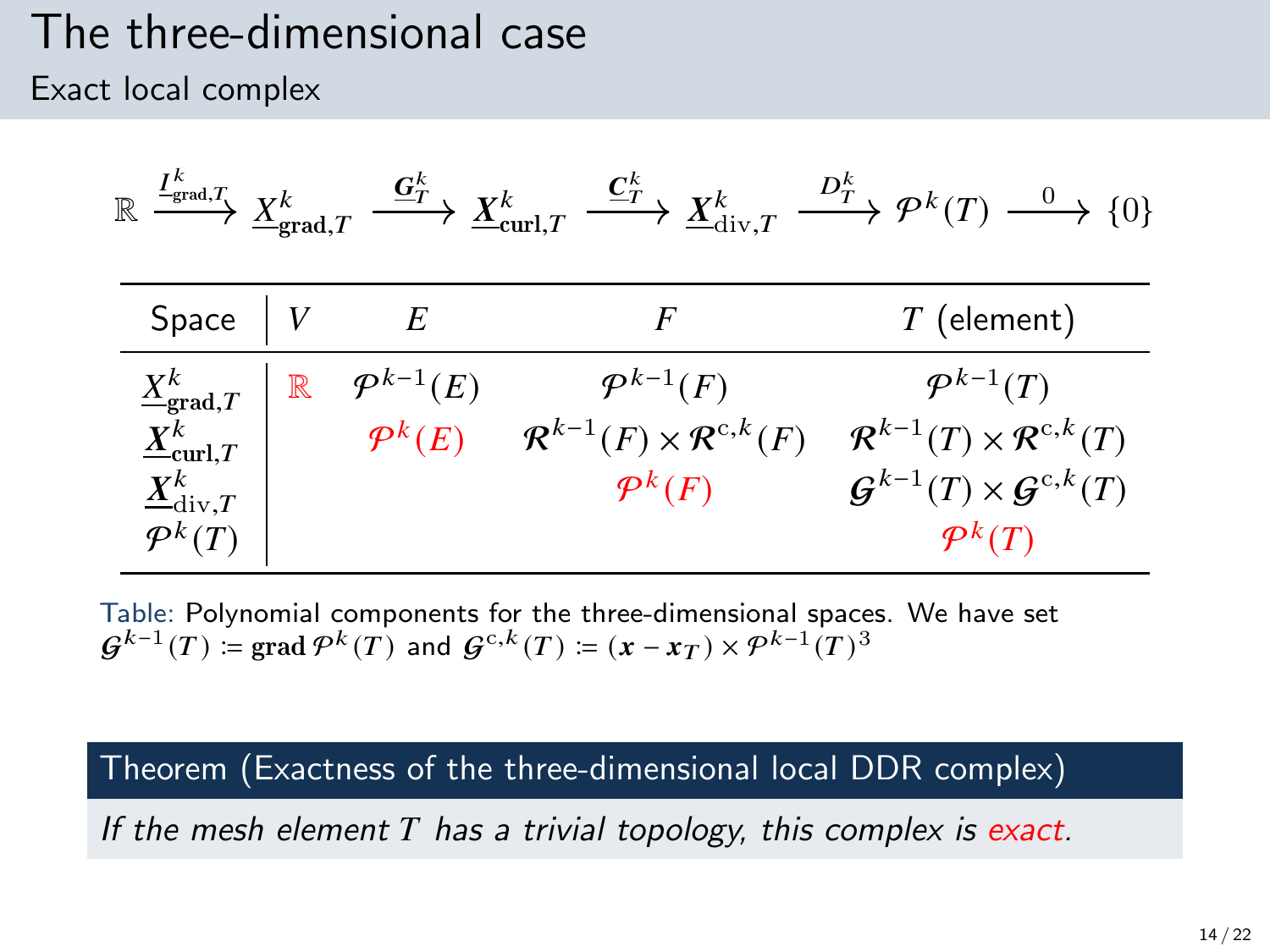### Commutation properties

#### Lemma (Local commutation properties)

It holds, for all  $T \in \mathcal{T}_h$ ,

$$
\begin{aligned}\n\underline{G}_{T}^{k}\left(\underline{I}_{\text{grad},T}^{k}q\right) &= \underline{I}_{\text{curl},T}^{k}\left(\text{grad }q\right) & \forall q \in C^{1}(\overline{T}), \\
\underline{C}_{T}^{k}\left(\underline{I}_{\text{curl},T}^{k}v\right) &= \underline{I}_{\text{div},T}^{k}\left(\text{curl }v\right) & \forall v \in H^{2}(T)^{3}, \\
D_{T}^{k}\left(\underline{I}_{\text{div},T}^{k}w\right) &= \pi_{\mathcal{P},T}^{k}\left(\text{div }w\right) & \forall w \in H^{1}(T)^{3}.\n\end{aligned}
$$

The above properties imply the following commutative diagram:

$$
C^{\infty}(\overline{T}) \xrightarrow{\text{grad}} C^{\infty}(\overline{T})^3 \xrightarrow{\text{curl}} C^{\infty}(\overline{T})^3 \xrightarrow{\text{div}} C^{\infty}(\overline{T})^3
$$
  

$$
\downarrow L_{\text{grad},T}^k \qquad \downarrow L_{\text{curl},T}^k \qquad \downarrow L_{\text{div},T}^k \qquad \downarrow \text{int}
$$
  

$$
\underline{X}_{\text{grad},T}^k \xrightarrow{\underline{G}_T^k} \underline{X}_{\text{curl},T}^k \xrightarrow{\underline{C}_T^k} \underline{X}_{\text{div},T}^k \xrightarrow{D_T^k} \mathcal{P}^k(T)
$$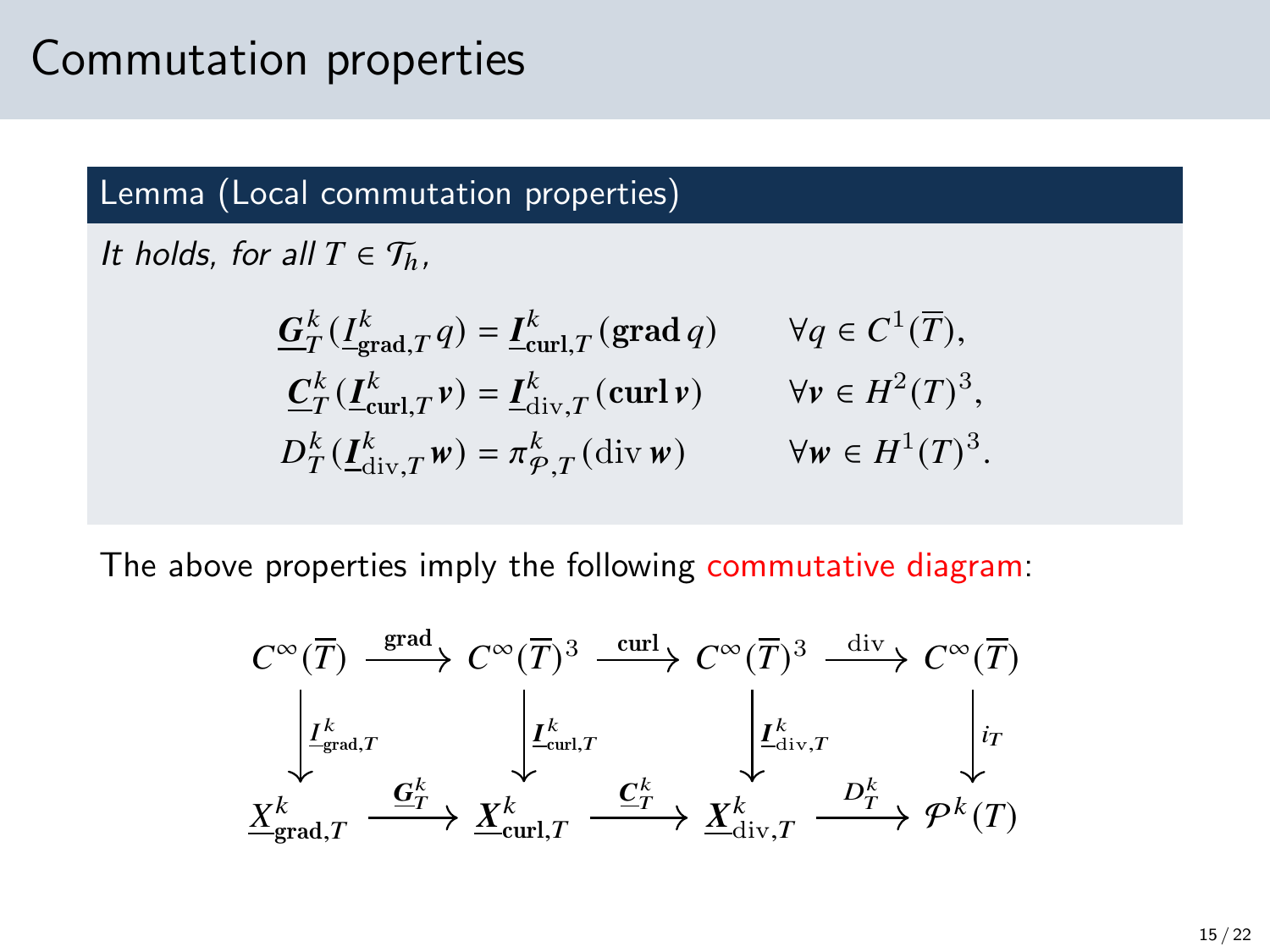#### The three-dimensional case Local discrete  $L^2$ -products

**Emulating integration by part formulas, define the local potentials** 

$$
P_{\text{grad},T}^{k+1} : \underline{X}_{\text{grad},T}^{k} \to \mathcal{P}^{k+1}(T),
$$
  

$$
P_{\text{curl},T}^{k} : \underline{X}_{\text{curl},T}^{k} \to \mathcal{P}^{k}(T)^{3},
$$
  

$$
P_{\text{div},T}^{k} : \underline{X}_{\text{div},T}^{k} \to \mathcal{P}^{k}(T)^{3}
$$

Based on these potentials, we construct local discrete  $L^2$ -products

$$
(\underline{x}_T, \underline{y}_T)_{\bullet, T} = \underbrace{\int_T P_{\bullet, T} \underline{x}_T \cdot P_{\bullet, T} \underline{y}_T}_{\text{consistency}} + \underbrace{s_{\bullet, T} (\underline{x}_T, \underline{y}_T)}_{\text{stability}} \quad \forall \bullet \in \{\text{grad}, \text{curl}, \text{div}\}
$$

The  $L^2$ -products are polynomially exact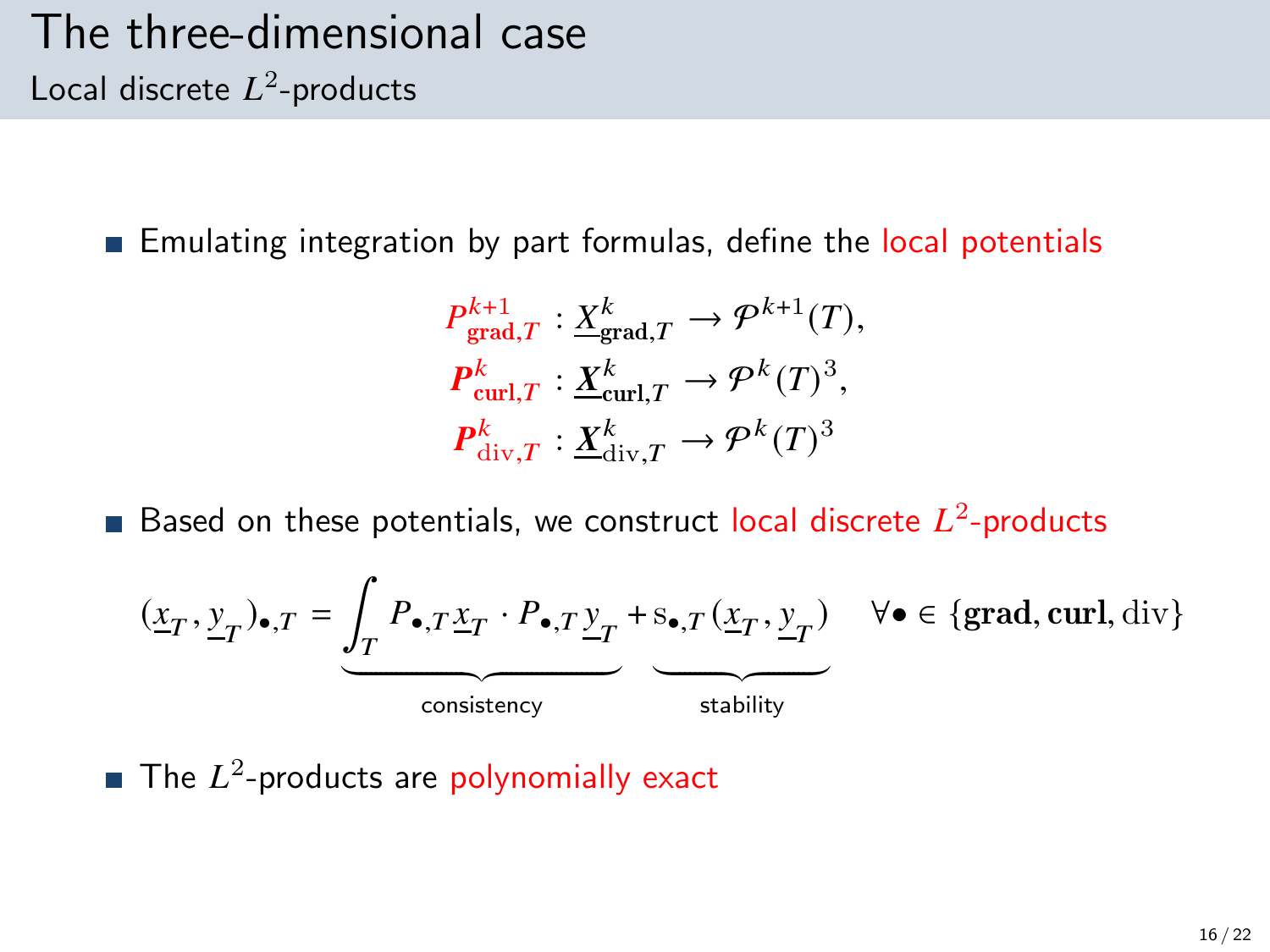#### The three-dimensional case Global complex

**Let**  $\mathcal{T}_h$  be a polyhedral mesh with elements and faces of trivial topology Global DDR spaces are defined gluing boundary components:

$$
\underline{X}_{\text{grad},h}^k, \qquad \underline{X}_{\text{curl},h}^k, \qquad \underline{X}_{\text{div},h}^k
$$

Global operators are obtained collecting local components:

$$
\underline{G}_h^k: \underline{X}_{\text{grad},h}^k \to \underline{X}_{\text{curl},h}^k, \quad \underline{C}_h^k: \underline{X}_{\text{curl},h}^k \to \underline{X}_{\text{div},h}^k, \quad D_h^k: \underline{X}_{\text{div},h}^k \to \mathcal{P}^k(\mathcal{T}_h)
$$

leading to the complex

$$
\mathbb{R} \xrightarrow{I^k_{\text{grad},h}} \underline{X}^k_{\text{grad},h} \xrightarrow{\underline{\mathbf{G}}^k_h} \underline{X}^k_{\text{curl},h} \xrightarrow{\underline{\mathbf{C}}^k_h} \underline{X}^k_{\text{div},h} \xrightarrow{D^k_h} \mathcal{P}^k(\mathcal{T}_h) \xrightarrow{0} \{0\}
$$

Global  $L^2$ -products  $(\cdot, \cdot)_{\bullet, h}$  are obtained assembling element-wise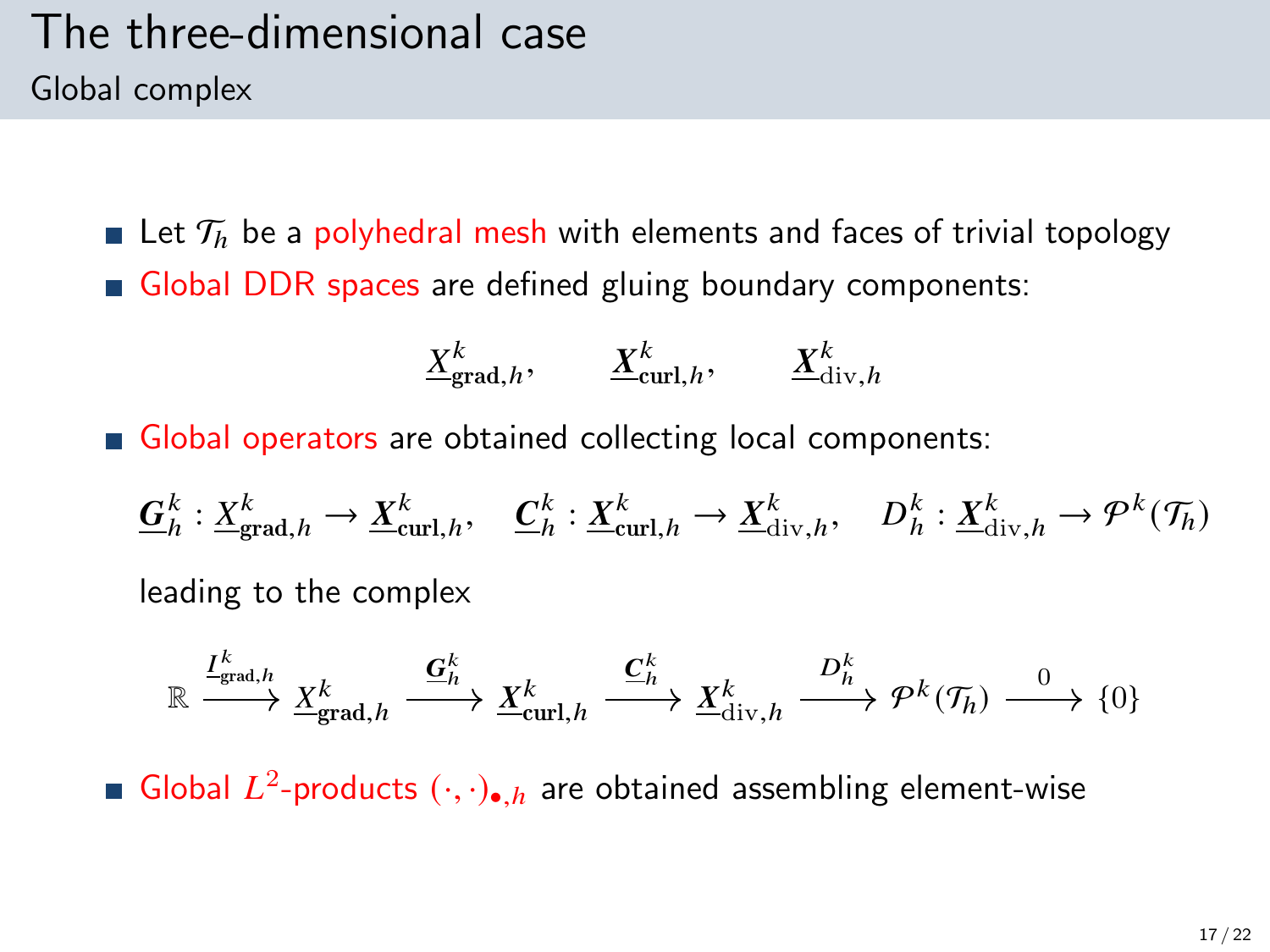#### Discrete problem

**■** Continuous problem: Find  $(σ, u) ∈ H$ (curl; Ω) ×  $H$ (div; Ω) s.t.

$$
\int_{\Omega} \sigma \cdot \tau - \int_{\Omega} u \cdot \operatorname{curl} \tau = 0 \qquad \forall \tau \in H(\operatorname{curl}; \Omega),
$$

$$
\int_{\Omega} \operatorname{curl} \sigma \cdot v + \int_{\Omega} \operatorname{div} u \operatorname{div} v = \int_{\Omega} f \cdot v \quad \forall v \in H(\operatorname{div}; \Omega)
$$

The DDR problem reads: Find  $(\underline{\sigma}_h, \underline{u}_h) \in \underline{X}_{\text{curl},h}^k \times \underline{X}_{\text{div},h}^k$  s.t.

$$
\begin{aligned} &\quad (\underline{\sigma}_h,\underline{\tau}_h)_{\mathrm{curl},h}-(\underline{u}_h,\underline{C}_h^k\underline{\tau}_h)_{\mathrm{div},h}=0 &&\forall \underline{\tau}_h\in \underline{X}^k_{\mathrm{curl},h},\\ &(\underline{C}_h^k\underline{\sigma}_h,\underline{\nu}_h)_{\mathrm{div},h}+\int_\Omega D_h^k\underline{u}_h\,D_h^k\underline{\nu}_h=l_h(\underline{\nu}_h) &&\forall \underline{\nu}_h\in \underline{X}^k_{\mathrm{div},h} \end{aligned}
$$

Stability follows as in the continuous case using exactness properties of

$$
\mathbb{R} \xrightarrow{\frac{I^k}{\text{grad},h}} \frac{X^k}{\underline{X}_{\text{grad},h}^k} \xrightarrow{\underline{G^k_h}} \underline{X}^k_{\text{curl},h} \xrightarrow{\underline{C^k_h}} \underline{X}^k_{\text{div},h} \xrightarrow{D^k_h} \mathcal{P}^k(\mathcal{T}_h) \xrightarrow{0} \{0\}
$$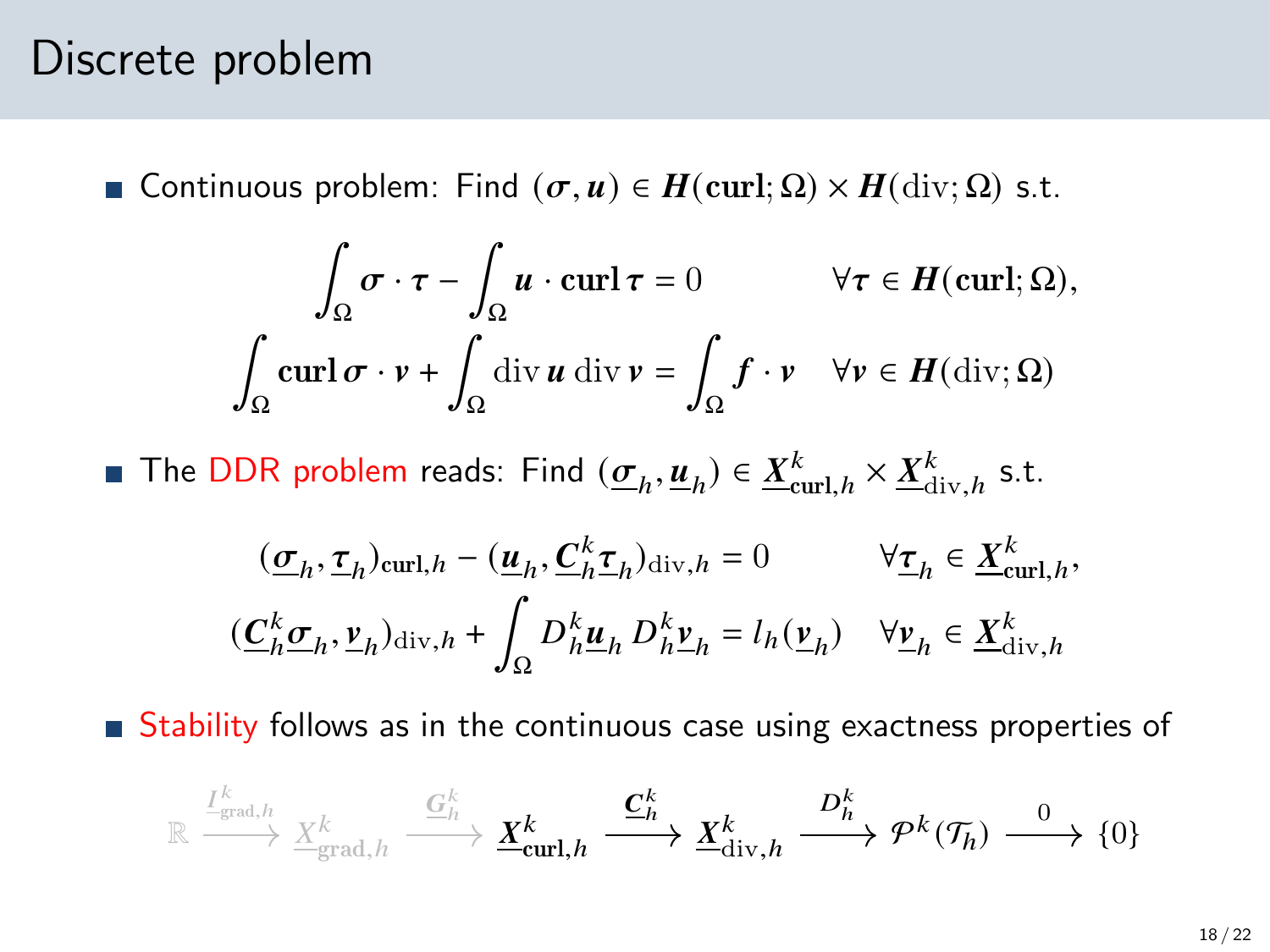### **Convergence**

#### Theorem (Error estimate)

Assume  $b_1 = b_2 = 0$ ,  $\sigma \in C^0(\overline{\Omega})^3 \cap H^{k+2}(\mathcal{T}_h)^3$ ,  $u \in C^0(\overline{\Omega})^3 \cap H^{k+2}(\mathcal{T}_h)^3$ , and set

$$
(\underline{\boldsymbol{\epsilon}}_h, \underline{\boldsymbol{\epsilon}}_h) \coloneqq (\underline{\boldsymbol{\sigma}}_h - \underline{\boldsymbol{I}}_{\operatorname{curl},h}^k \boldsymbol{\sigma}, \underline{\boldsymbol{u}}_h - \underline{\boldsymbol{I}}_{\operatorname{div},h}^k \boldsymbol{u}).
$$

Then, we have the following error estimate:

$$
\begin{aligned} ||(\underline{\varepsilon}_h,\underline{e}_h)||_h &\leq Ch^{k+1} \Big( |\operatorname{curl} \sigma|_{H^{k+1}(\mathcal{T}_h)^3} + |\sigma|_{H^{(k+1,2)}(\mathcal{T}_h)^3} \\ &+ |u|_{H^{k+1}(\mathcal{T}_h)^3} + |u|_{H^{k+2}(\mathcal{T}_h)^3} \Big), \end{aligned}
$$

with  $\lVert \cdot \rVert_h$  discrete (graph)  $H(\text{curl}; \Omega) \times H(\text{div}; \Omega)$  norm and C depending only on  $\Omega$ , k, and mesh regularity.

Key intermediate result: adjoint consistency for the curl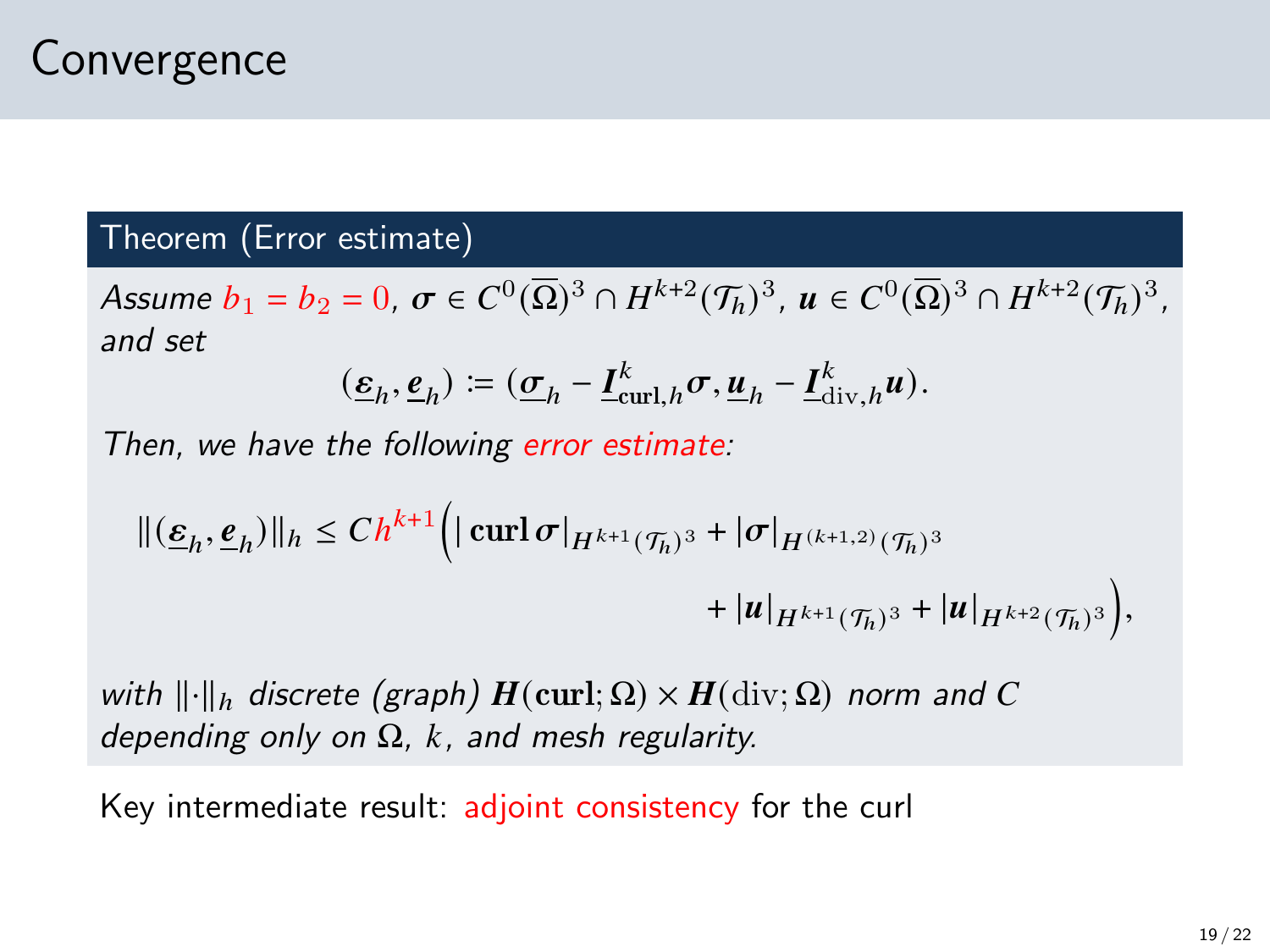### Numerical examples

Convergence in the energy norm

<span id="page-19-0"></span>

Figure: Energy error versus mesh size  $h$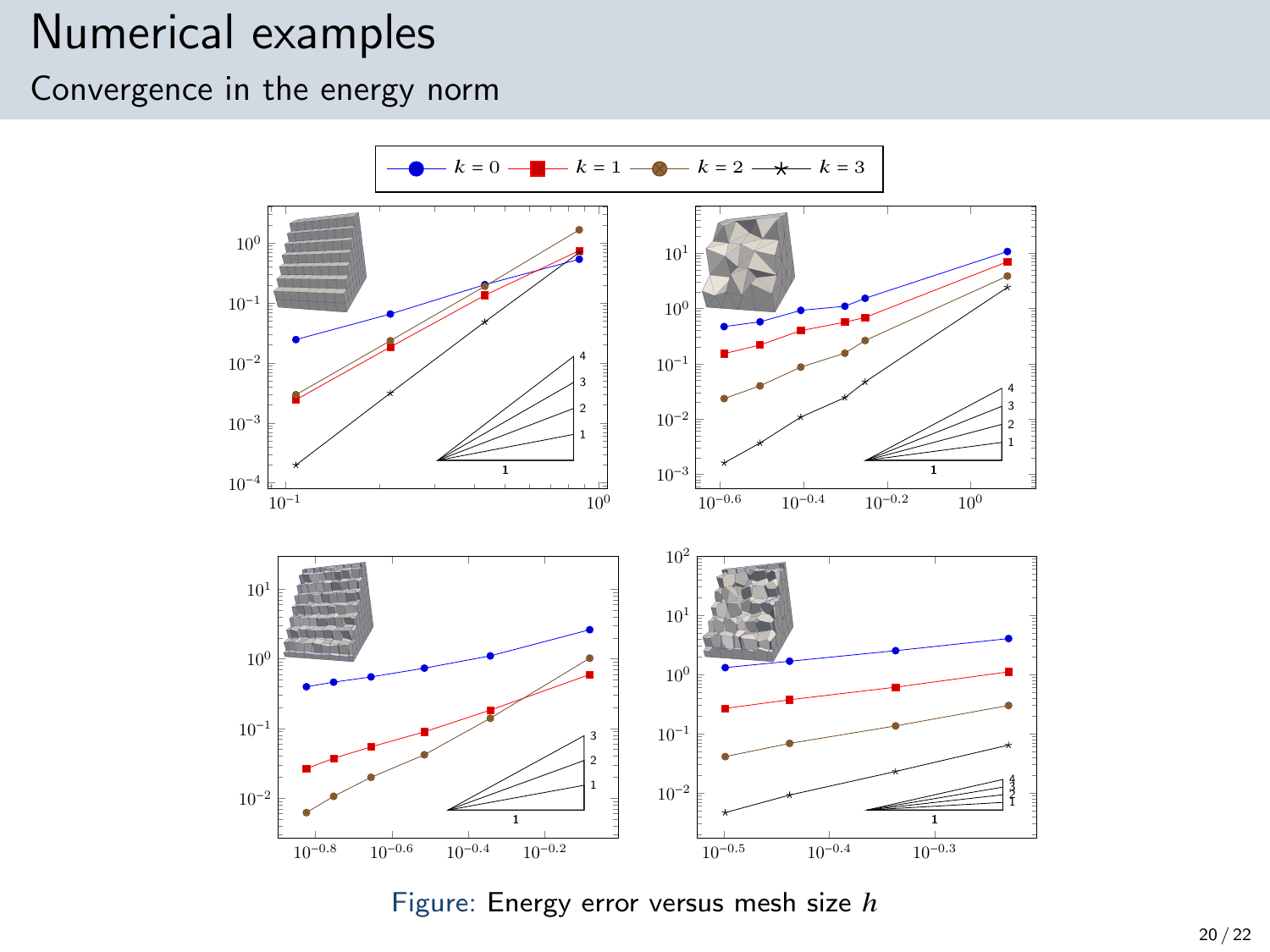### References I

<span id="page-20-1"></span>

#### Arnold, D. (2018).

Finite Element Exterior Calculus. SIAM.



Beirão da Veiga, L., Brezzi, F., Dassi, F., Marini, L. D., and Russo, A. (2018).

Lowest order virtual element approximation of magnetostatic problems. Comput. Methods Appl. Mech. Engrg., 332:343–362.

<span id="page-20-2"></span>

Bonelle, J. and Ern, A. (2014).

Analysis of compatible discrete operator schemes for elliptic problems on polyhedral meshes. ESAIM: Math. Model. Numer. Anal., 48:553–581.

<span id="page-20-0"></span>

#### Bossavit, A. (1988).

Whitney forms: a class of Finite Elements for three-dimensional computation in electromagnetism. IEEE Proceedings A, 135:493–500.



#### Brezzi, F., Lipnikov, K., and Shashkov, M. (2005).

Convergence of the mimetic finite difference method for diffusion problems on polyhedral meshes. SIAM J. Numer. Anal., 43(5):1872–1896.



#### Codecasa, L., Specogna, R., and Trevisan, F. (2009).

Base functions and discrete constitutive relations for staggered polyhedral grids. Comput. Methods Appl. Mech. Engrg., 198(9-12):1117–1123.



#### Di Pietro, D. A. and Droniou, J. (2021a).

An arbitrary-order discrete de Rham complex on polyhedral meshes: Exactness, poincaré inequalities, and consistency.

<span id="page-20-3"></span>

#### Di Pietro, D. A. and Droniou, J. (2021b).

An arbitrary-order method for magnetostatics on polyhedral meshes based on a discrete de Rham sequence. J. Comput. Phys., 429(109991).